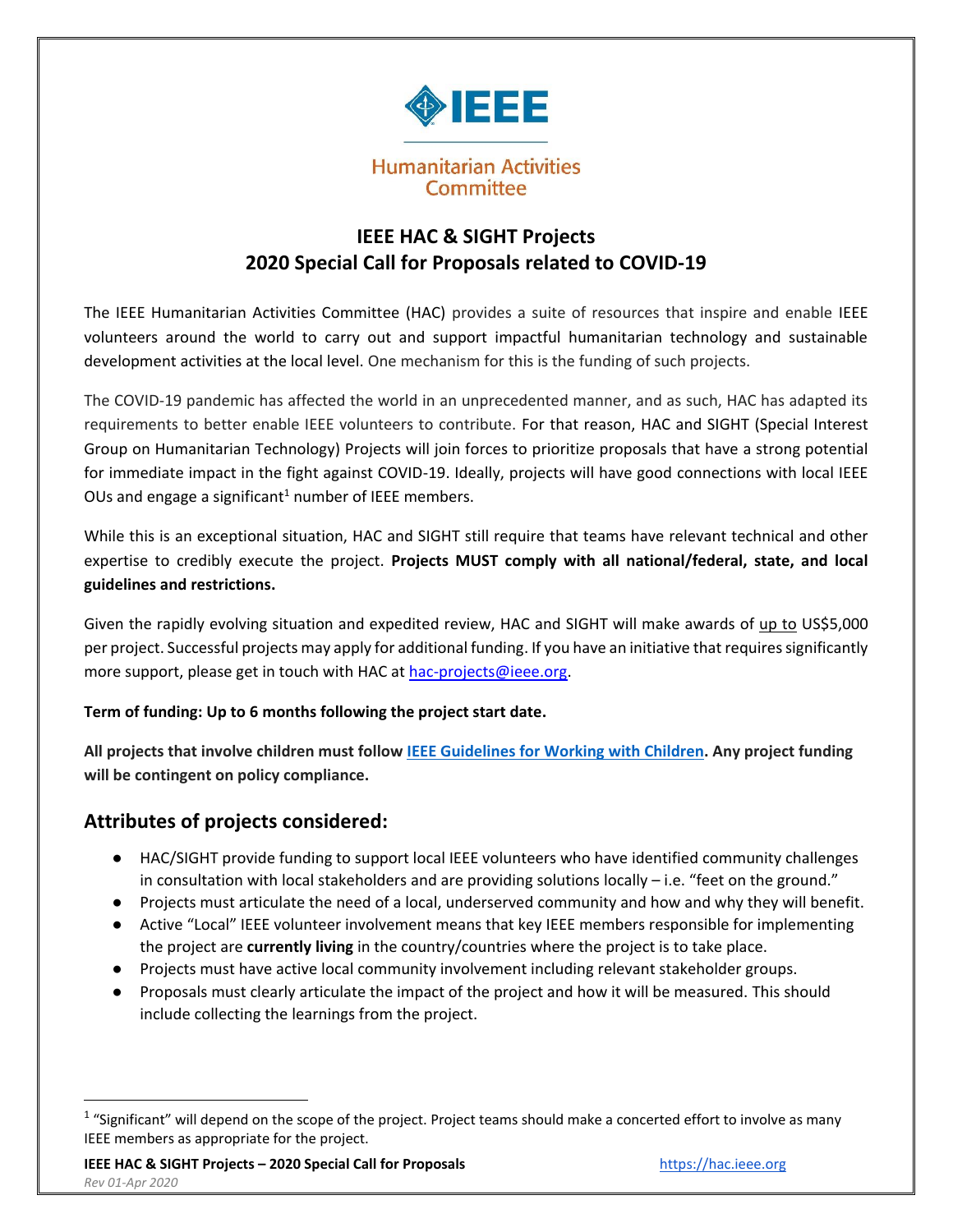● While projects must have some technology component and leverage IEEE's core competencies, these can be applied to any focus area (e.g., Agriculture, Education, Energy, Healthcare, Water and Sanitation, etc.).

### **Projects NOT considered:**

- Projects that do not clearly articulate active community involvement that is community involvement in the needs analysis, development, and execution of the project.
- Projects that are *primarily research or commercial in nature* or are *not focused on addressing local needs*.
- Projects with no clearly articulated plan for impact measurement.

**Any proposal which (i) is incomplete, (ii) does not have active local community involvement and active "local" IEEE Volunteer involvement or (iii) for which a completed IEEE HAC Projects Budget Application Form is not submitted will** *not* **be reviewed. All proposals must disclose if an identical or similar proposal is currently under evaluation for funding elsewhere.** 

### **Deadlines:**

● **ROLLING SUBMISSION until 15 May 2020**

## **Eligibility to apply:**

- IEEE members in good standing and IEEE organizational units (OUs) are eligible to submit proposals. Projects that primarily involve student members must have a higher grade IEEE member as project lead who must justify continuity after student turnover.
- An IEEE OU preferably the local Section must act as the fiscal agent. Applicants must discuss this with the OU Treasurer prior to proposal submission. IEEE financial requirements for funding disbursements will apply. Please see **IEEE FOM 2.E - IEEE Unit Reporting (Including**, but not limited to, Societies, Technical Councils, Geographic Units, and Conferences).
- IEEE is subject to the full range of U.S. economic sanctions and export control laws, and complies with all applicable regulations. Because U.S. economic sanctions and export controls are subject to frequent change, please review the U.S. Department of the Treasury's Office of Foreign Assets Control's [Sanctions](https://www.treasury.gov/resource-center/sanctions/pages/default.aspx)  [list](https://www.treasury.gov/resource-center/sanctions/pages/default.aspx) to determine if your country can receive funding or contact [hac-projects@ieee.org](mailto:hac-projects@ieee.org) with any questions before applying.

# **Eligible Project Costs**

HAC & SIGHT Projects prioritizes support of *direct project costs*, including necessary equipment, materials, supplies, and travel. Travel expenses must comply wit[h IEEE Travel and Expense Reimbursement Guidelines.](https://www.ieee.org/content/dam/ieee-org/ieee/web/org/travel-expense-reimbursement-guidelines.pdf) Given current circumstances, travel expenses should be minimal to zero.

**No reimbursement of volunteer salaries will be provided. Reimbursing the salary of anyone contributing to the project must be carefully justified. Associated salary costs should be clearly explained and** *not constitute any more than a minor part of the overall budget proposed***.**

No indirect costs will be considered for funding, including but not limited to overhead expenses, Facilities & Administrative (F&A) costs, tuition, etc. Administrative, management, and project management costs *may* be considered, but they must be clearly justified.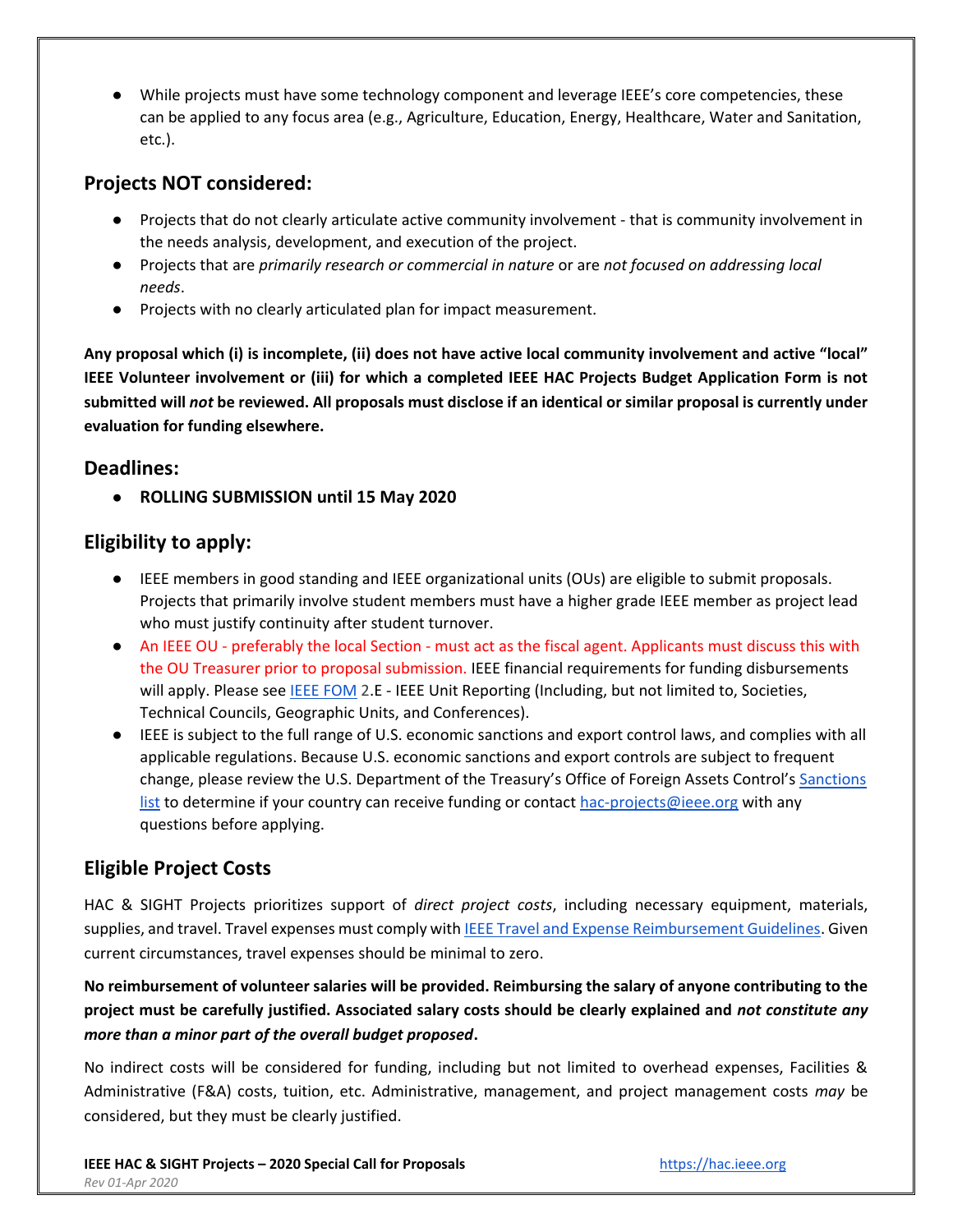Please discuss in advance with the IEEE OU that will be your fiscal intermediary (generally the local Section) if there are any mandatory **bank fees** that are incurred with a transfer of funds from HAC to the OU. These fees may be included in the project budget; however, the OU must confirm to HAC that these are mandatory.

## **Questions**

Do you have any questions you wish to ask about the potential suitability of your proposal? If in doubt, please contact HAC at [hac-projects@ieee.org](mailto:hac-projects@ieee.org) before developing and submitting your proposal.

# **IEEE HAC & SIGHT Projects – 2020 Special Call Application Structure**

#### **1. Project Overview and Background**

**a.** Executive summary of the project, including location, needs, and intended solution. (Maximum character length – 1,000)

#### **2. Stakeholder Mapping and End-user Engagement**

a. Who are the stakeholders and how will they be engaged in the project? (Maximum character length – 1,000)

#### **3. Theory of Change**

A succinct explanation of the differences between inputs, activities, outputs, and outcomes can be found [here.](https://impact-evaluation.net/2013/06/10/difference-between-inputs-activities-outputs-outcomes-and-impact/)

- a. Activities (Maximum character length 1,000)
- b. Outputs (include how these will be measured) (Maximum character length  $-1,000$ )
- c. Outcomes (include indicators and how these will be measured; opportunities for replication and scaling) (Maximum character length – 1,000)
- d. Assumptions (Maximum character length 1,000)
- e. Are there any similar projects being implemented by other IEEE volunteers, institutions, organizations, or the government in the region where you will be working? (Maximum character length – 1,000)

#### **4. Project Implementation Plan**

a. Project work plan and milestones (Maximum character length – 1,000) (Do not duplicate what is in the executive summary or theory of change.)

- b. Are there any restrictions in place that would impact the execution of your project? For example, mobility restrictions due to COVID-19, shelter in place, etc. Please share details of mitigation plan. (Maximum character length – 1,000)
- c. Implementing team. Please indicate if the team is an IEEE SIGHT group. (Please note, it is not required to be part of a SIGHT group.) (Maximum character length – 1,000)
- d. Describe the potential risks and unintended consequences associated with this project, including, but not limited to, risk to people, property, and IEEE reputation. How will these be mitigated? Make sure to explain what measures will be taken to prevent safety hazards. Please be as detailed as possible. Please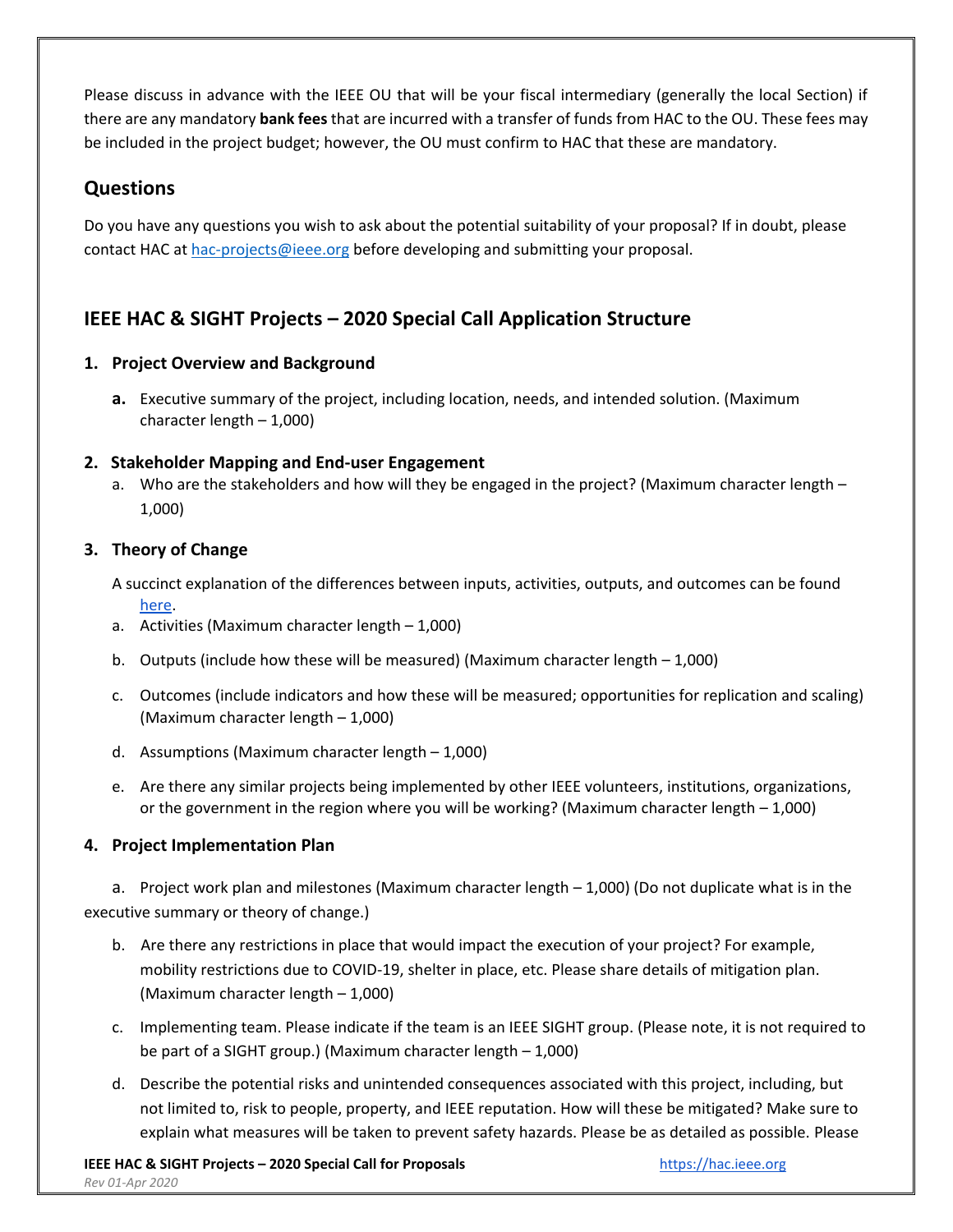also highlight any political or economic risk associated with the country in which the project is located. The IEEE Office of Risk and Insurance Management Services (ORIMS) may review proposals to assess risk and provide guidance. (Maximum character length – 1,000)

e. **Are any approvals needed to undertake this project, such as approval from the government, community entity, Institutional Review Board, and so on?** If so, please include as attachments. If these approvals have not yet been secured, please explain your plan to do so. (Maximum character length – 1,000)

#### **5. External Collaboration**

### **Please note: legal agreements between IEEE and external entities need to be vetted by IEEE Legal**  *prior* **to signing.**

- a. What external organizations, such as NGOs, government organizations, companies, etc., are you collaborating with? For each, please provide:
	- Name of collaborating organization
	- URL
- b. What are the roles and responsibilities of the external organizations and IEEE? Please attach any documentation. If there is the need for a legal agreement, please note that here. (Maximum character length – 1,000)

#### **6. Requested Funding**

- a. Budget Justification (Maximum character length 1,000)
- b. Completed IEEE HAC Projects Budget Application

#### **7. Additional Information**

- a. Disclose any potential conflicts of interest regarding this proposal. [Please note: project teams must abide by the [IEEE Principles of Business Conduct.](https://www.ieee.org/content/dam/ieee-org/ieee/web/org/audit/ieee-principles-of-business-conduct.pdf) Project leads and any other members of project teams with decision-making authority must complete the **[Principles of Business Conduct/Conflict of Interest](https://www.ieee.org/about/compliance/conflict-of-interest/index.html) disclosure prior to receiving funding.]**
- b. HAC encourages the submission of videos and/or photos that introduce the project team, demonstrate the need identified, or explain the technological solution to be implemented. (Video submission of answers to certain questions is permitted - please label video files with the question number).
- c. Any supplementary materials that further demonstrate worthiness of the project

**Appendix:** Other Supporting Material (including publications, letters of community support, etc.)

### **How to Submit**

- Please submit via the IEEE HAC and SIGHT **[Online Funding Opportunities Portal](https://www.grantinterface.com/Home/Logon?urlkey=ieeecorporate)**
- Please download this template file which will be required to be uploaded into your online application
	- ❖ [IEEE HAC Projects 2020 Budget Template](https://drive.google.com/open?id=1GdwbnTm5Nf7MpxbM4osdqTwHSa45Y-hm)